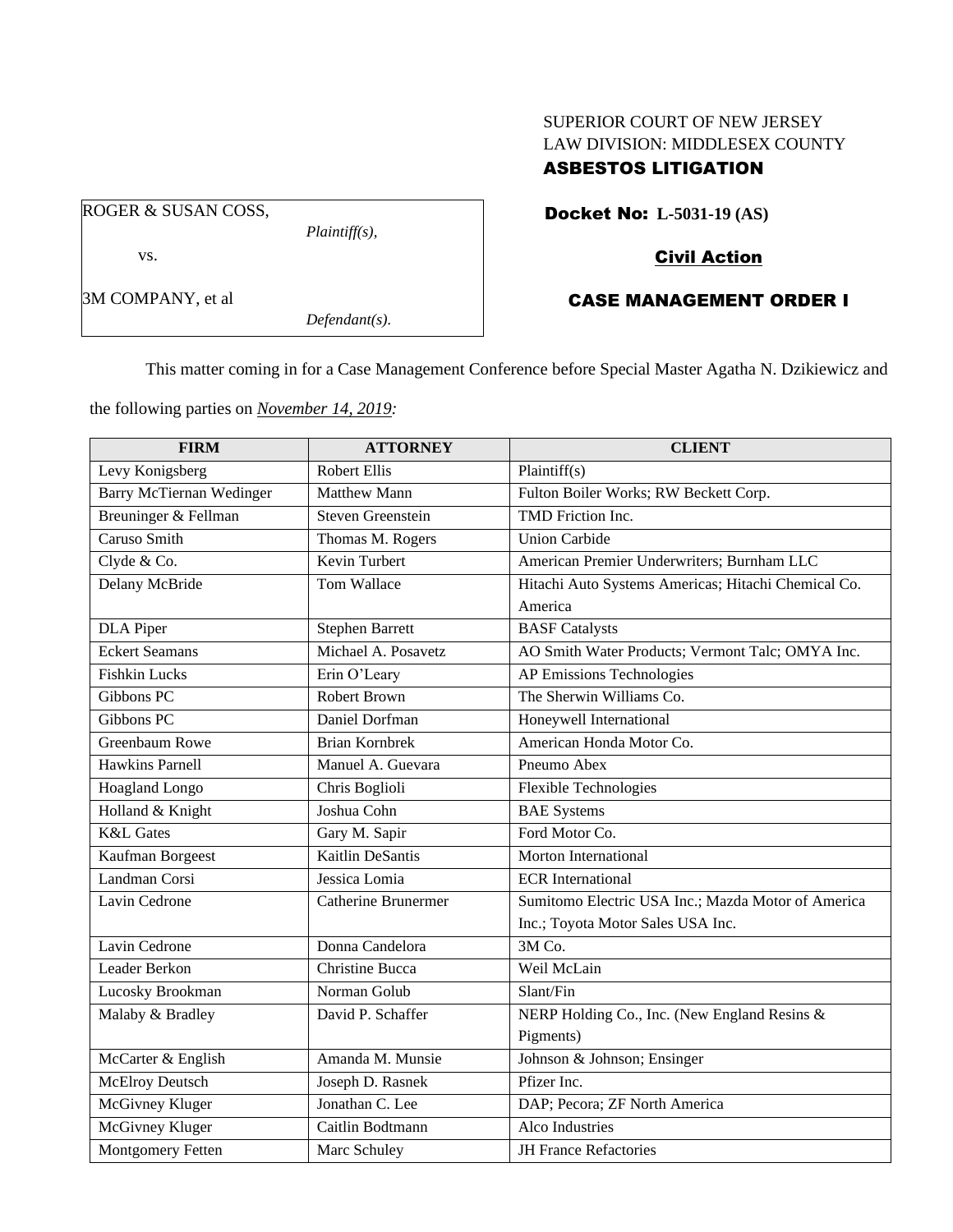| O'Toole Scrivo          | Gary Van Lieu       | Akebono Brake Corp.; D-Co.; Vanderbilt Minerals;       |
|-------------------------|---------------------|--------------------------------------------------------|
|                         |                     | BWDAC Inc.                                             |
| Reilly McDevitt         | Adrianna Astringer  | ET Horn Co.; Cleaver Brooks; SOS Products Co.; Arvin   |
|                         |                     | Meritor Inc.                                           |
| Segal McCambridge       | Michael Testa       | Tenneco Automotive Operating Co., Inc.                 |
| Sills Cummis            | Elissa Glasbaud     | Quest Specialty Chemical Inc.                          |
| <b>Swartz Campbell</b>  | Patrick Fitzmaurice | Budd Co., Inc.                                         |
| Tanenbaum Keale         | Robert Gilmartin    | Borg Warner Morse Tec                                  |
| <b>Troutman Sanders</b> | Joanne Rogers       | Advanced Thermal Hydronics; Mestek Inc.; Westcast Inc. |

#### IT IS on this**18th** day of **November 2019**, *effective from the conference date;*

#### **ORDERED** as follows:

Counsel receiving this Order through computerized electronic medium (E-Mail) shall be deemed by the court to have received a copy of the filed original court document. Any document served pursuant to this Order shall be deemed to be served by mail pursuant to *R*.1:5-2.

Defense counsel shall notify plaintiff's counsel within thirty (30) days of the date of this Order if their client was incorrectly named in the Complaint. Counsel may be barred from raising this defense at a later time for failure to comply.

Any jurisdictional motions must be filed in accordance with the Court Rules or be waived.

Any *forum non conveniens* motions must be filed as soon as practicable; once sufficient discovery is conducted so that the motion may be properly brought.

### **DISCOVERY**

| December 2, 2019  | Defendants shall serve answers to standard interrogatories by this date.                                                                                                                                    |
|-------------------|-------------------------------------------------------------------------------------------------------------------------------------------------------------------------------------------------------------|
| December 13, 2019 | Plaintiff shall propound supplemental interrogatories and document requests by this date.                                                                                                                   |
| January 17, 2020  | Defendants shall serve answers to supplemental interrogatories and document requests by this<br>date.                                                                                                       |
| December 13, 2019 | Defendants shall propound supplemental interrogatories and document requests by this date.                                                                                                                  |
| January 17, 2020  | Plaintiff shall serve answers to supplemental interrogatories and document requests by this<br>date.                                                                                                        |
| February 14, 2020 | Fact discovery, including depositions, shall be completed by this date. Plaintiff's counsel shall<br>contact the Special Master within one week of this deadline if all fact discovery is not<br>completed. |
| February 14, 2020 | Depositions of corporate representatives shall be completed by this date.                                                                                                                                   |

 $\_$  , and the set of the set of the set of the set of the set of the set of the set of the set of the set of the set of the set of the set of the set of the set of the set of the set of the set of the set of the set of th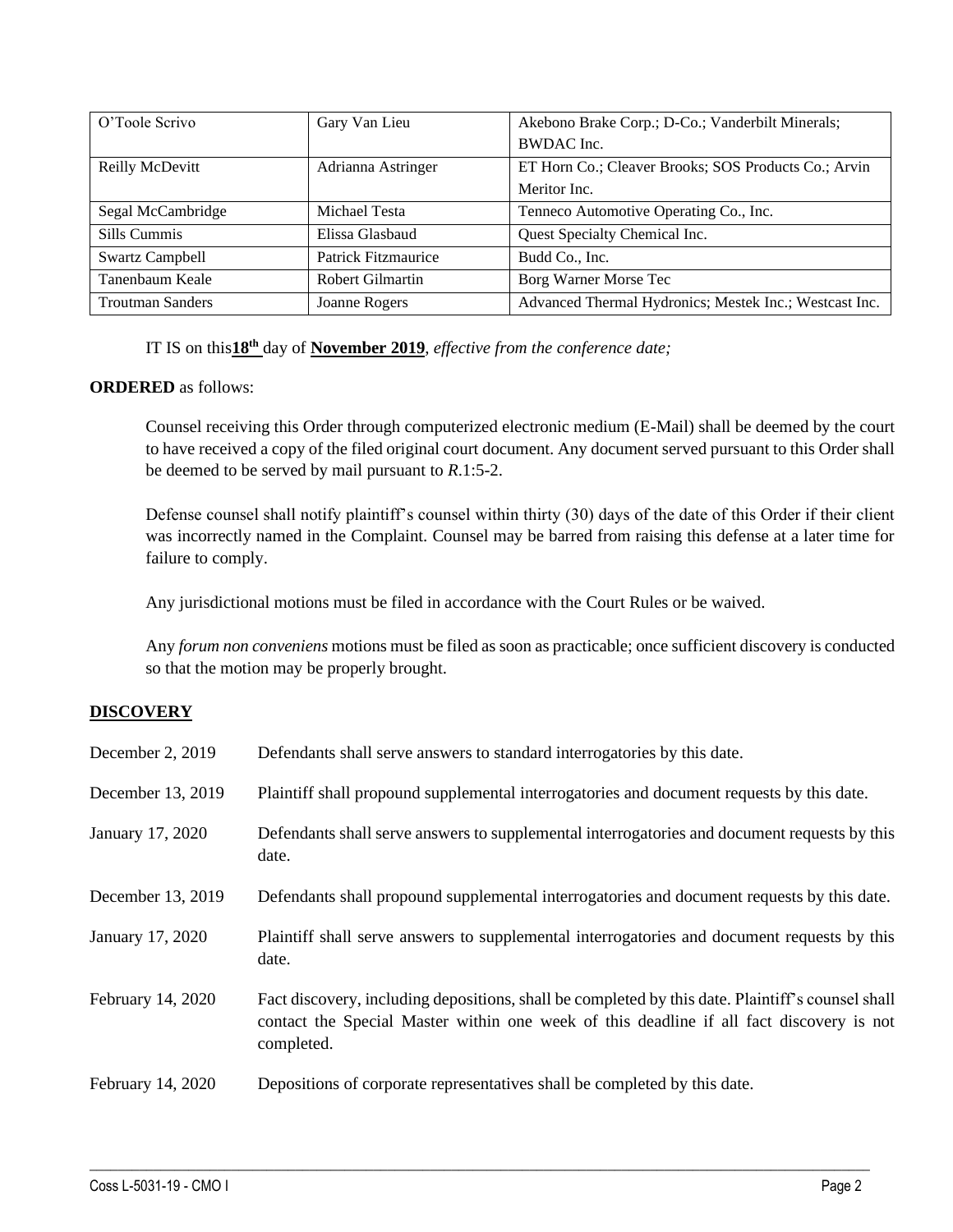#### **EARLY SETTLEMENT**

May 29, 2020 Settlement demands shall be served on all counsel and the Special Master by this date.

### **MEDICAL EXPERT REPORT**

- April 9, 2020 Plaintiff shall serve medical expert reports by this date.
- April 9, 2020 Upon request by defense counsel, plaintiff is to arrange for the transfer of pathology specimens and x-rays, if any, by this date.
- June 19, 2020 Defendants shall identify its medical experts and serve medical reports, if any, by this date. In addition, defendants shall notify plaintiff's counsel (as well as all counsel of record) of a joinder in an expert medical defense by this date.

#### **LIABILITY EXPERT REPORTS**

- April 9, 2020 Plaintiff shall identify its liability experts and serve liability expert reports by this date or waive any opportunity to rely on liability expert testimony.
- June 19, 2020 Defendants shall identify its liability experts and serve liability expert reports, if any, by this date or waive any opportunity to rely on liability expert testimony.

#### **SUMMARY JUDGMENT MOTION PRACTICE**

- April 10, 2020 Plaintiff's counsel shall advise, in writing, of intent not to oppose motions by this date.
- April 24, 2020 Summary judgment motions shall be filed no later than this date.
- May 22, 2020 Last return date for summary judgment motions.

#### **ECONOMIST EXPERT REPORTS**

- April 9, 2020 Plaintiff shall identify its expert economists and serve expert economist report(s), if any, by this date or waive any opportunity to rely on economic expert testimony.
- June 19, 2020 Defendants shall identify its expert economists and serve expert economist report(s), if any, by this date or waive any opportunity to rely on economic expert testimony.

#### **EXPERT DEPOSITIONS**

July 10, 2020 Expert depositions shall be completed by this date. To the extent that plaintiff and defendant generic experts have been deposed before, the parties seeking that deposition in this case must file an application before the Special Master and demonstrate the necessity for that deposition. To the extent possible, documents requested in a deposition notice directed to an expert shall be produced three days in advance of the expert deposition. The expert shall not be required to produce documents that are readily accessible in the public domain.

 $\_$  , and the set of the set of the set of the set of the set of the set of the set of the set of the set of the set of the set of the set of the set of the set of the set of the set of the set of the set of the set of th